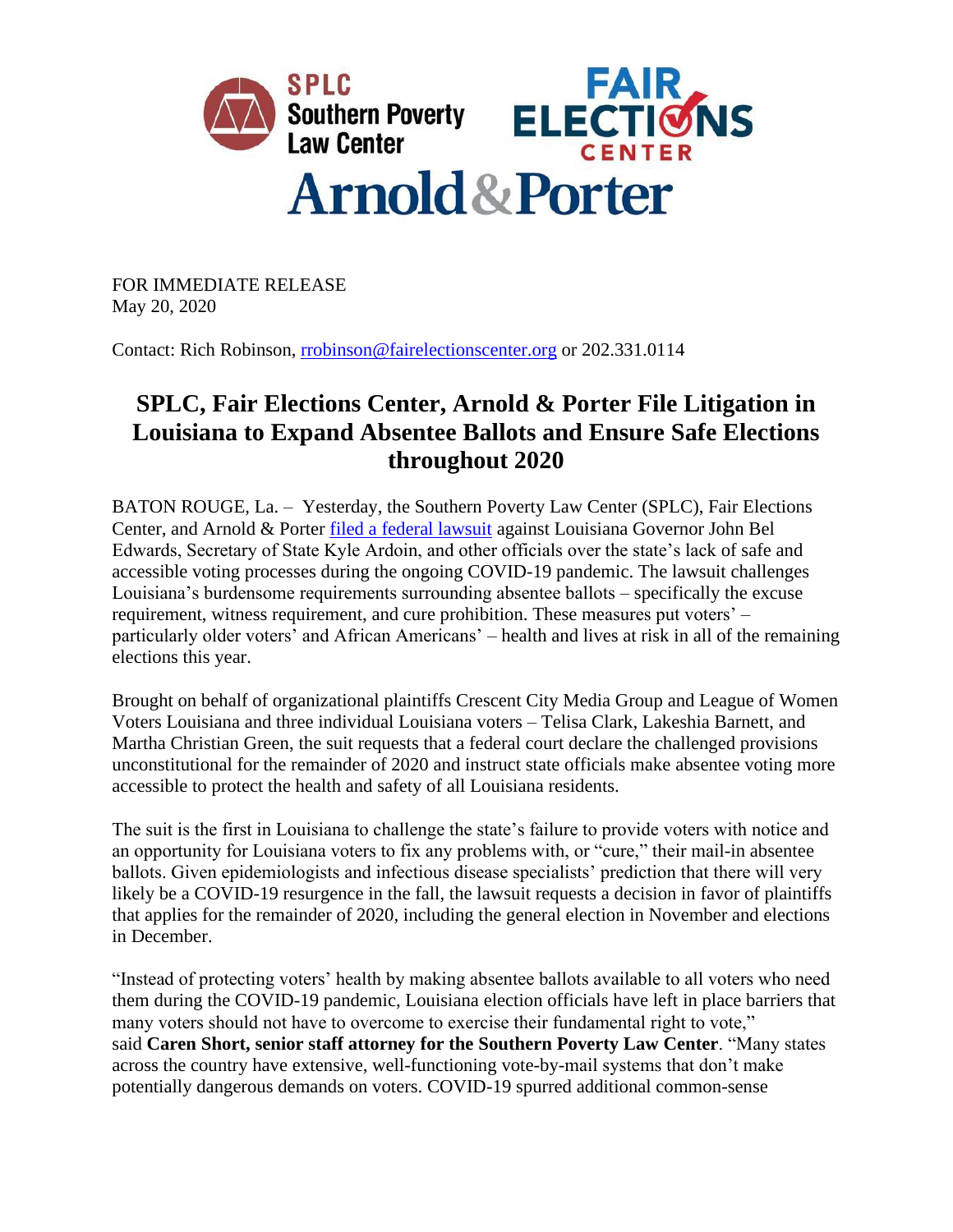modifications that benefit public health in states of all political alignments. This lawsuit requests that a federal court step in to ensure that happens in Louisiana."

"The COVID-19 pandemic has further exposed glaring inequalities in Louisiana, including in the state's election laws," said **Fair Elections Center Counsel Cecilia Aguilera**. "This case seeks to help close gaps in ballot access and ensure that all Louisiana voters can safely vote in 2020."

Recognizing the impending impact of COVID-19 on the election process, Secretary Ardoin's [first Emergency Election Plan](https://www.splcenter.org/presscenter/splc-action-fund-louisiana-senate-committee-action-hurtling-state-wisconsin-election) was released on April 15, 2020. Although applicable to elections in July and August elections only, it would have expanded access to absentee ballots to any Louisiana voter who feared contracting COVID-19 by voting in person.

The plan was blocked by the Senate and Governmental Affairs Committee, which cited unsubstantiated concerns of voter fraud. Of that result, Secretary Ardoin stated: "I think some of their concerns are not steeped in all the facts that were presented to them today. I'm hoping over time there can be some clarity." Secretary Ardoin ultimately narrowed the categories of Louisiana voters eligible to vote absentee by mail in a [revised Emergency Election Plan.](https://www.splcenter.org/presscenter/splc-action-fund-louisiana-legislators-election-plan-needlessly-risks-voters-health) The Emergency Election Plan was approved, ironically, by the Louisiana Legislature mailing in their votes.

"The League of Women Voters supported a comprehensive election plan that included measures to adequately address the ongoing pandemic crisis, but instead the state chose this disastrous plan that puts voters' health at risk," said **Hilda Thomas, President of the League of Women Voters of Louisiana**. "The state is abandoning its responsibility to protect voters' health and constitutional rights with this election plan. Black voters, elderly voters, and voters with preexisting health conditions, who are already disproportionately affected by this virus, are further harmed by these onerous absentee ballot requirements and lack of safe in-person voting." "As a civil rights activist who is also a wife, mother, and grandmother, I care deeply about ensuring that my loved ones can cast a ballot without endangering their health," said plaintiff in the case **Telisa Clark**. "Many members of my family, including myself, suffer from conditions that make COVID-19 very dangerous to our health. While my husband and I can vote by mail in July and August due to our health, my daughter and other household members will have to vote in person. And we all must vote in person in November. Denying us absentee ballots forces us to choose between our health and our vote, and no one should have to do that."

The lawsuit filed yesterday claims the current absentee ballot requirements represent an undue burden on the fundamental right to vote in violation of the First and Fourteenth Amendment and condition the exercise of the right to vote on the surrender of the fundamental right to bodily integrity in violation of the Fourteenth Amendment. The lawsuit also claims that without a way for voters to cure their absentee ballots, the state is denying Louisiana voters rights to procedural due process in violation of the Fourteenth Amendment. The lawsuit then requests court-ordered modifications to each of the above election rules to expand voting accessibility and minimize COVID-19 exposure to voters and poll workers – many of whom are at-risk populations.

Particularly at risk are Black voters in Louisiana like plaintiff Telisa Clark who are more at risk for COVID-19 complications. Because of the combined effects of discrimination in healthcare, employment, education, housing, and other areas of life, Black individuals account for 57 percent of Louisiana's COVID-19-related deaths, despite making up one-third of the state's population. The lawsuit also claims that the current election processes violate Section 2 of the